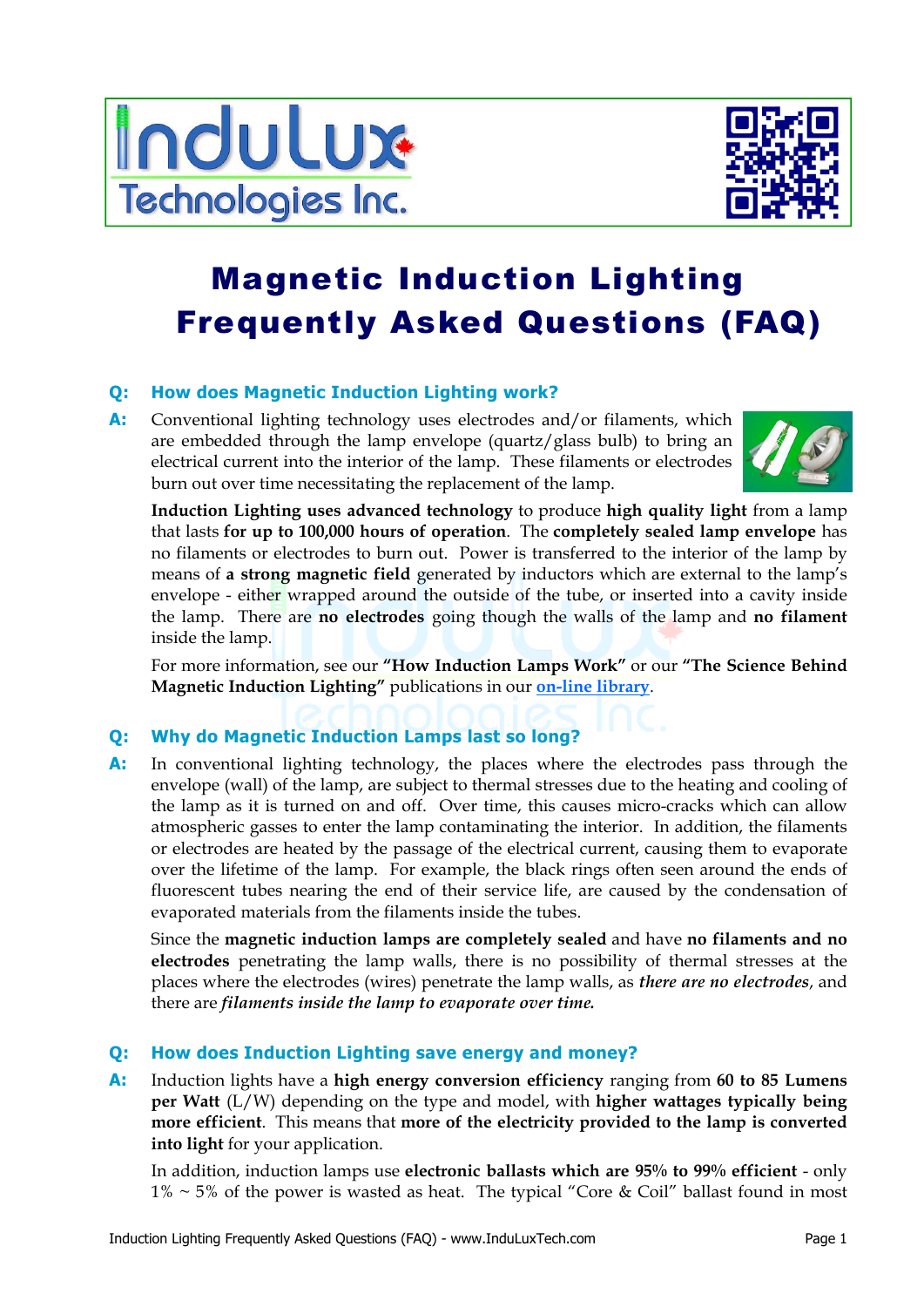HID lighting is between  $75\% \sim 85\%$  efficient - Between 15% and 25% of the power is lost (typically as heat).

 Induction Lamp also produce **higher Visually Effective Lumens** (VEL), that is light useful to human vision. In many applications, conventional lighting can be replaced with Induction Lamps of half the wattage as the conventional lamps, while still producing the same, or better, apparent brightness of lighting.

 Induction lighting can **save between 35% and 75% in energy and maintenance costs** through higher light output and less wasted energy!

Due to the **100,000 hour lifespan** of external inductor lamps, **maintenance and re-lamping costs are also reduced**  since the lamps **do not have to be replaced as often** as conventional technology lamps.



### **Q: Is induction lighting environmentally friendly?**



A: Yes! Induction lamps are the most environmentally friendly high power lighting technology available today. While the induction lamps do contain mercury, it is in a **solid amalgam** form, making it easy to recover in the event of accidental breakage, or at the end-of-lamp-life. If the lamp is broken, unlike other types of lighting, there is **no liquid mercury** which can spill and cause local contamination.

 Since induction lamps have such long lifespan, and **do not have to be replaced as frequently as conventional lamps**, they **use less material and energy to manufacture,** and **they use less mercury over their lifetimes** than HID lighting.Finally, **Induction lighting uses less energy** than conventional lighting while producing the same or equivalent light levels, thus it **helps to reduce CO<sub>2</sub> emissions** from electrical power generation plants. Induction Lamps are also easy to break down at end-of-life so the metal, glass and the remaining mercury amalgam **can be re-cycled.** 

 For more information see our **"Environmental Aspects Of Magnetic Induction Lamps"**  publication in our **on-line library**.

### **Q: What are the main components of Induction Lights?**

**A:** The two main components are the **electrodeless lamp** (bulb or tube), with its inductors wrapped around the outside (or inserted into a cavity in the interior) of the lamp; and the **electronic ballast** (occasionally called a generator), which produces the high frequency signals used to energize the magnetic inductors which power the lamps.

#### **Q: What are the two main types of Magnetic Induction Lamps?**

**A:** The two main types of lamps are the **external inductor** types and the **internal inductor** types. The external inductor types are tubular and have the magnetic inductor (or inductors) wrapped around the outside of the tube. The internal inductor types are generally light-bulb or globe shaped and have the magnetic inductors inserted into a test-tube like cavity located inside the center of the lamp.

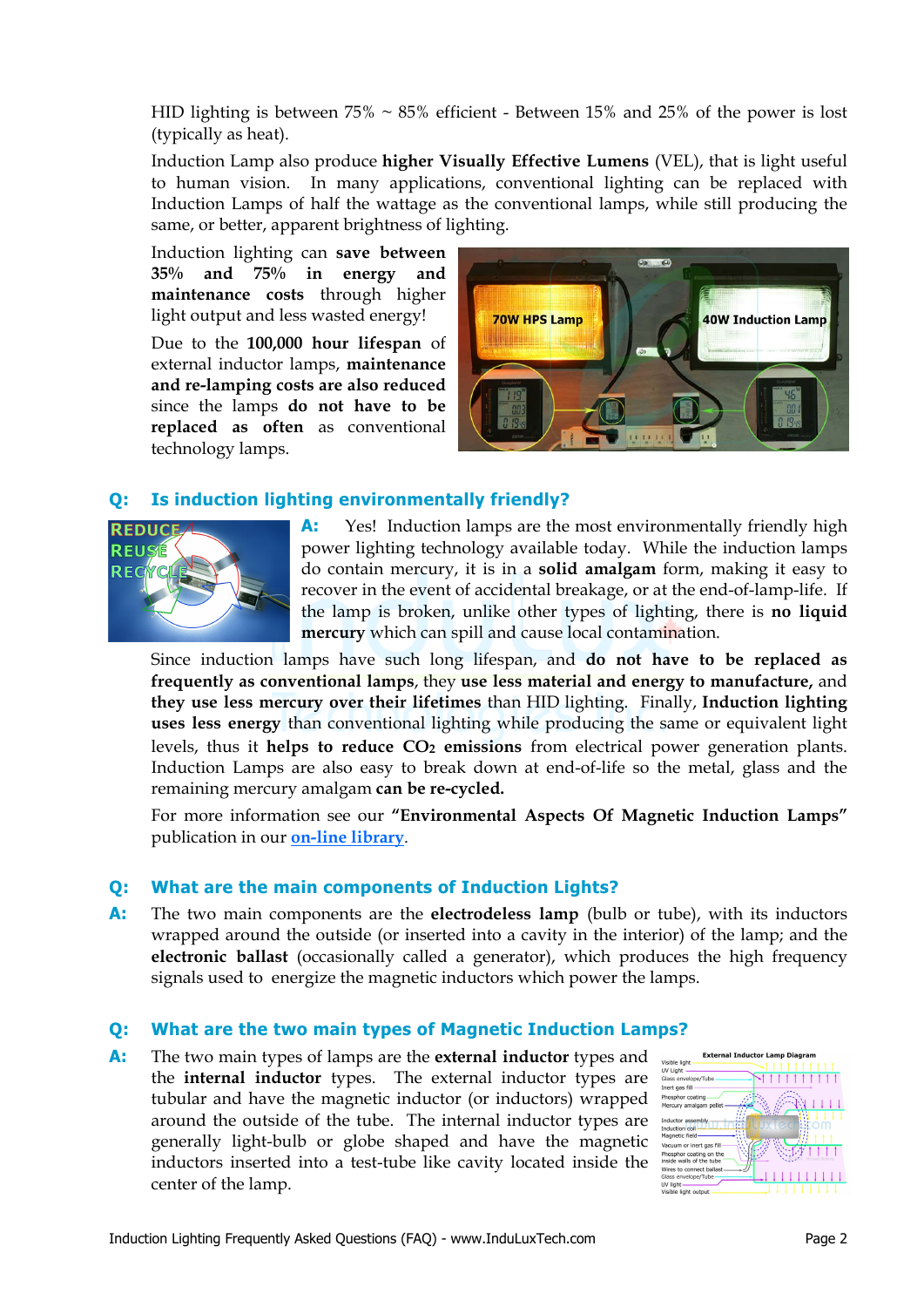## **Q: Are there significant differences between external and internal inductor lamps?**

**A:** Other than the form-factor (shape) of the two different types, the major **differences are in efficiency and lifespan**:

**External inductor lamps have higher conversion efficiency** and **greater light output** than the internal inductor types. They have **life-spans in the 95,000 ~100,000 hour** range. Since the inductors are external to the lamp body, the **heat from the inductors is easier to dissipate** and the lamps **run at lower temperatures** thus **increasing lifespan**.

**Internal inductor lamps** generally have **lower conversion efficiencies** (produce less light from the power provided) and have a **lifespan in the 55,000 to 65,000** hour range. The inductors are located inside the lamp body and as a result, **the lamps tend to run at higher temperatures** which **shortens their lifespan.**

## **Q: Are dedicated fixtures required for induction lamps?**



**A:** In most cases, yes. Induction lamps need to be **installed into suitable fixtures** which have the **right thermal management properties to insure correct operation**.

 However, certain fixtures can be **retrofitted** with external inductor lamps if there is sufficient space to accommodate the lamp and the ballast in the exiting fixture. There are some **smaller,** internal inductor lamps which can be used to some types of lamps provided there is sufficient space in the fixture for the lamp and ballast.

# **Q: Does the operation of induction lighting interfere with electronic devices or communications equipment (produce RFI)?**

A: While some early versions of internal inductor lamps did produce RFI (Radio Frequency Interference), under normal conditions, there is **no interference produced by the lamps**. If there is RFI from an induction lamp, it is most likely to come from Induction Lamps that use high frequency ballasts.

 Induction Lamps are driven by ballasts that are **compliant with FCC** and **other international rules**. **FCC certified products** produce **less RFI than a computer or microwave oven**. **Cell phones,** walkie-talkies and other mobile devices generally **will not experience any interruption** of service when operating under our induction lighting.

 Induction lamps **may cause interference with very sensitive laboratory and medical equipment** such as **CAT and MRI scanners**. If induction lighting is to be used in those kinds of areas, care should be taken to **insure that the fixture is properly grounded**. It would also be **prudent to conduct tests of a sample induction lamp fixture** to determine if there is any interference with sensitive equipment before installing the lighting.

### **Q: Are Induction Lamp fixtures affected by temperature?**

**A:** Induction lamps, and their ballasts, are solid state devices which have stable operation over a very wide range of temperatures. Typically they will operate between -35C and +40C (-31F to 104F). When ambient temperatures falls below -5C (23F), there will be an increase in the warm-up time of the lamps - the colder



the temperature, the longer the warm-up time. However, the lamps still start with significant light output and still warm-up in less time than conventional HID lighting.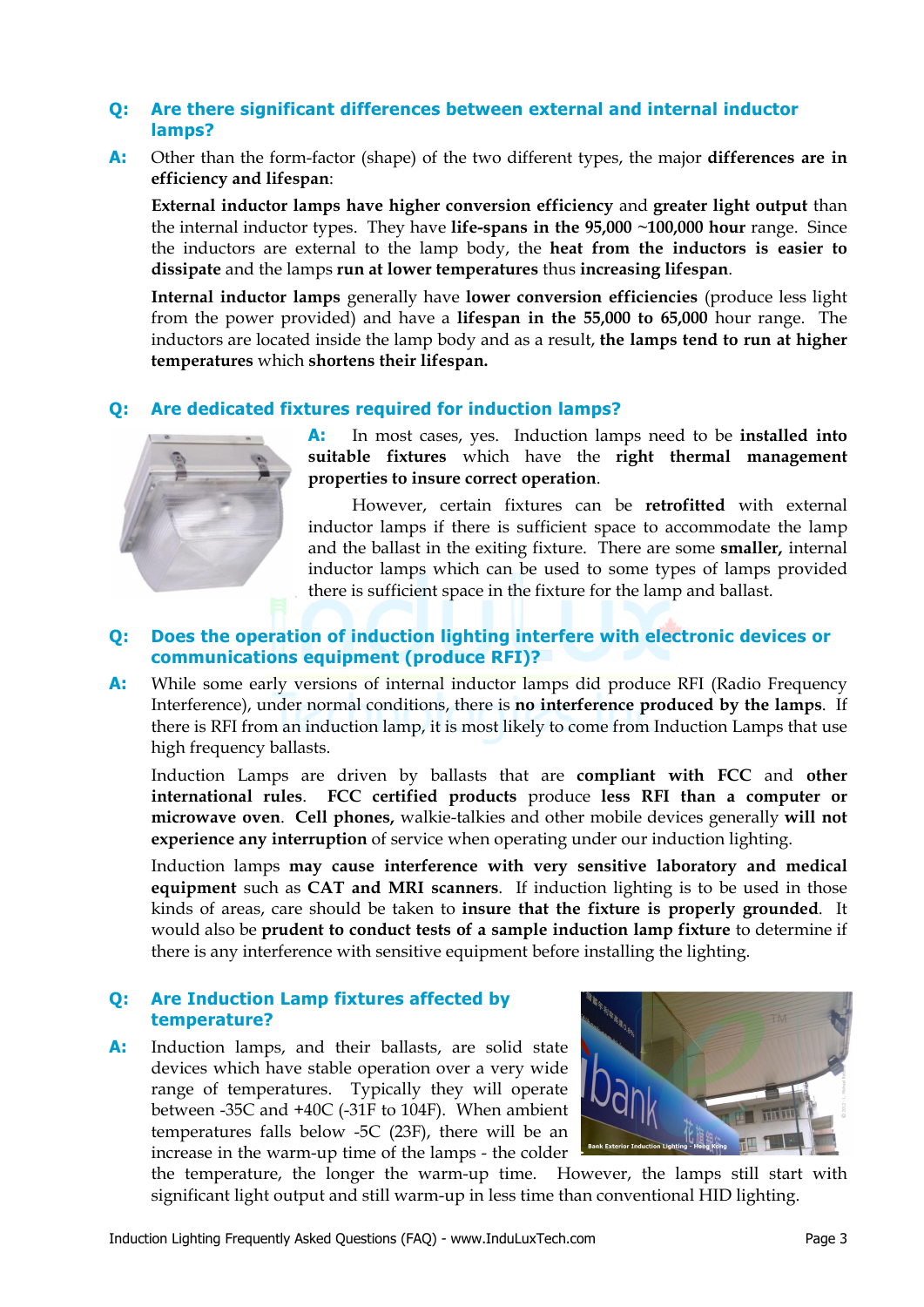## **Q: Are Induction lamps "instant-on" and do they have "hot re-strike"?**

**A: Yes!** The lamps **turn on instantly** and produce between 75% to 80% of full light **output immediately**. The lamps take between 60 and 180 seconds to reach 100% of light output depending on the model - the **warm-up cycle is barely perceptible to the eye**. If there is a **momentary power interruption**, unlike HID lighting, the **"hot re-strike" feature** of the Induction Lamps **turns them back on immediately** when the power is restored - they do not have to cool down and then re-strike like most HID lighting.

#### **Q: Does lamp orientation or vibration affect Induction Lighting?**

**A:** The performance of induction lamps is not affected by the operating position (orientation) of the lamp. Similarly, vibrations do not affect the Induction Lamps as they have no filaments or electrodes - unless the vibrations is so severe as to produce physical damage to the lamps or fixtures. Induction Lamps have been used on bridges, in tunnels, on subway/ metro trains, and in roadway lighting applications with proven reliability and durability.

#### **Q: Will products or materials displayed under Induction Lamps become faded or damaged over time?**

**A: No!** The **amount of ultraviolet light produced by induction lamps** is much lower **than that produced by other types of HID lighting**. For extra sensitive materials, you can use Induction Lighting fixtures with a glass lens/diffuser which will block all UV emissions. In addition, Induction Lamps run at much lower temperatures than conventional HID lighting and radiate very little Infra-red (heat).

 The **negligible UV output from Induction Lamps** makes them an **ideal choice** for lighting applications such as **long-term displays, museums or galleries**, as they can provide **energy efficient, bright, high colour temperature lighting, with good colour rendering,** but **without any significant UV.** 



# **Q: Can Induction Lighting fixtures be used outdoors?**

**A: The IP rating of Induction Lighting fixtures** will determine if they can be used indoors or outdoors. Generally speaking, **any fixture rated IP45 or higher can be used outdoo**rs and/or in damp locations.

 **For the best results, IP65 rated fixtures** are recommended as they are water resistant.

### **Q: Can the ballast be remotely mounted from the Induction Lamp/Fixture?**

**A:** While it is **best to have the ballast in close proximity to the lamp**, the electronic ballast can generally be installed up to 4 meters (13.1 ft) away from the lamp, provided that the wiring between the lamp and ballast is enclosed in a properly grounded metal conduit - you should check with the manufacturer first.

**There are some specialty ballasts available** that can drive induction lamps from a distance of up to 15 meters (about 50 ft). These might be a useful option in an installation where it is desirable to locate the ballasts at some distance from the lamps in a more centralized location, or for example, in street-light poles or decorative pole-top lights, where having the ballast in the base of the pole allows easy access.